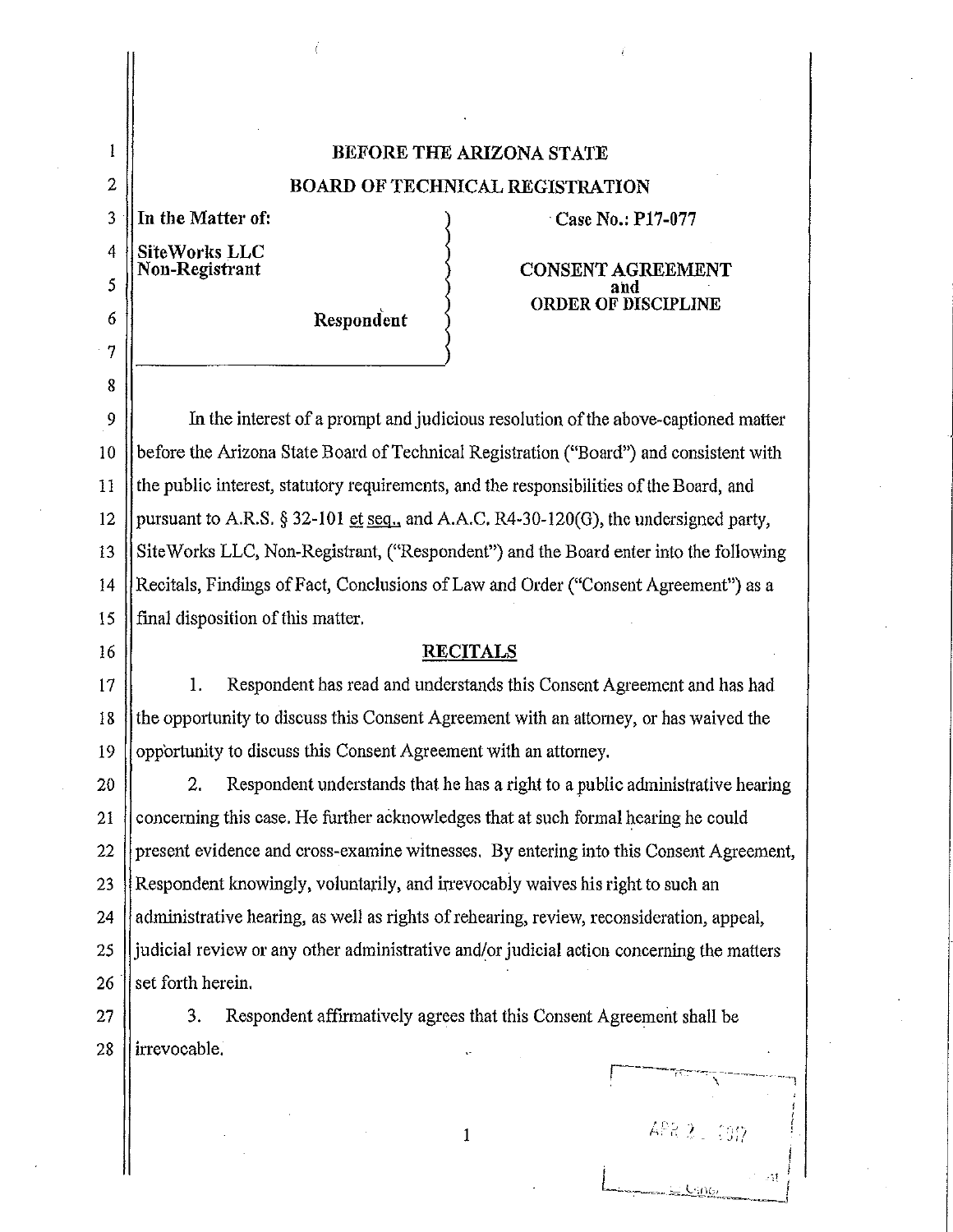4. Respondent understands that this Consent Agreement or any part of the agreement may be considered in any future disciplinary action by the Board against him.

1

2

3

4

*5* 

6

13

14

15

21

23

25

5. The Consent Agreement, any record prepared in this matter, all investigative materials prepared or received by the Board and all related exhibits and materials, are public records (as defined in A.R.S. § [41-158.18\)](https://41-158.18) upon acceptance by the Board of this Consent Agreement and may be retained in the Board's files pertaining to this matter.

7 8 9 10 11 6. Respondent understands this Consent Agreement deals with Board case number Pl 7-077 involving allegations that Respondent engaged in conduct that would subject him to discipline under the Board's statutes and rules. The investigation into these allegations against Respondent shall be concluded upon the Board's adoption of this Consent Agreement.

12 7. Respondent understands that this Consent Agreement does not constitute a dismissal or resolution of any other matters currently pending before the Board, if any, and does not constitute any waiver, express or implied, of the Board's statutory authority or jurisdiction regarding any other pending or future investigation, action or proceeding.

16 17 18 19 8. Respondent also understands that acceptance of this Consent Agreement does not preclude any other agency, subdivision, or officer of this State from instituting any other civil or criminal proceedings with respect to the conduct that is the subject of this Consent Agreement.

20 22 24 9. Respondent acknowledges and agrees that, upon signing this Consent Agreement and returning this document to the Board's Executive Director, he may not. revoke his acceptance of the Consent Agreement or make any modifications to the document regardless of whether the Consent Agreement has been signed on behalf of the Board. Any modification to this original document is ineffective and void unless mutually agreed by the parties in writing.

26 27 28 10. This Consent Agreement is subject to the approval of the Board and is effective only when accepted by the Board and signed on behalf of the Board. If the Board does not accept this Consent Agreement, the Board retains its authority to hold a

2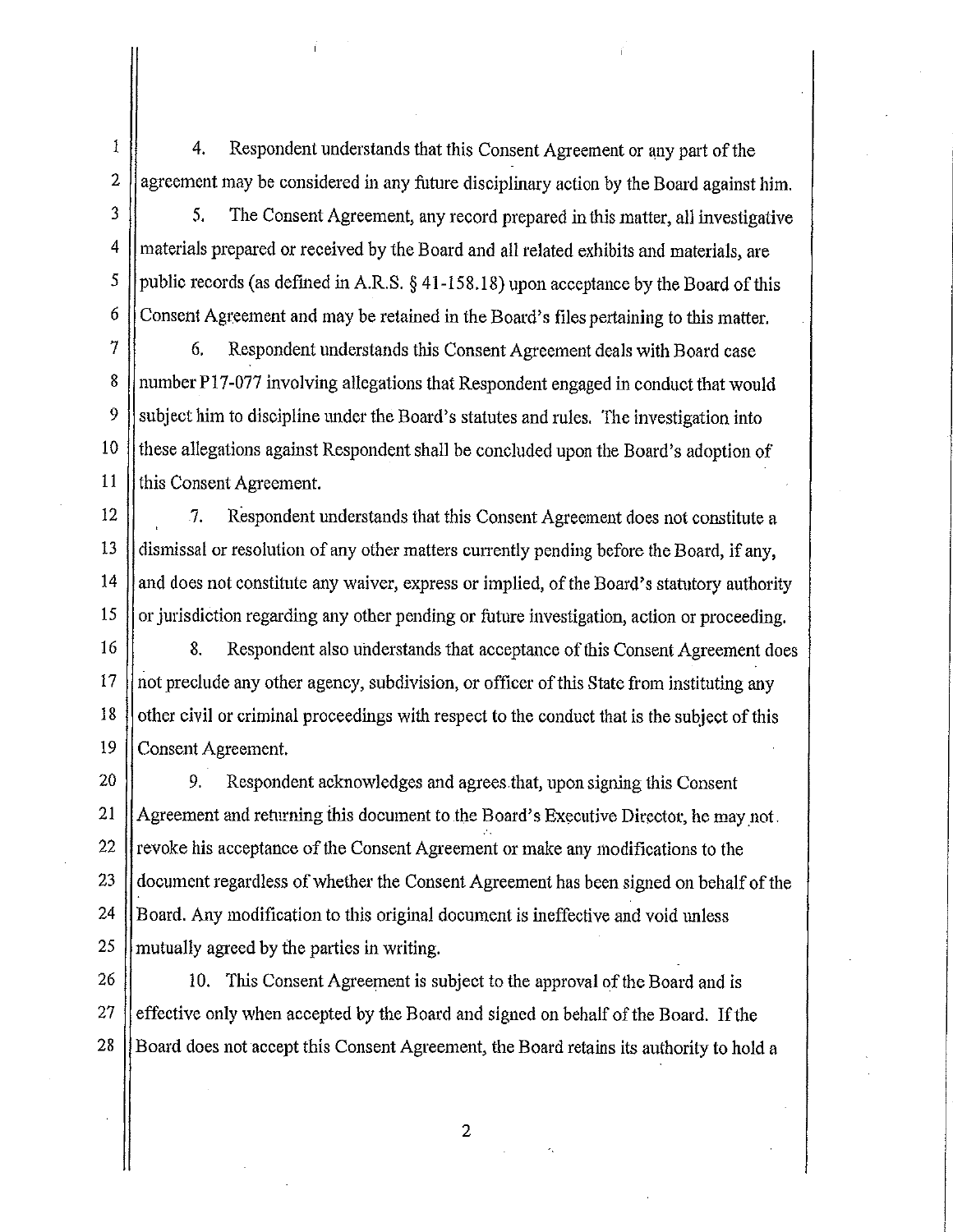1 2 3 4 5 6 formal administrative hearing pursuant to A.R.S.  $\S 32-128(E)$ . In the event that the Board does not approve this Consent Agreement, it is withdrawn and shall be of no evidentiary value and shall not be relied upon nor introduced in any action by any party, except that the parties agree that should the Board reject this Consent Agreement and this case proceeds to hearing, Respondent shall assert no claim that the Board was prejudiced by its review and discussion of this document or any records relating thereto.

11. If a court of competent jurisdiction rules that any part of this Consent Agreement is void or otherwise unenforceable, the remainder of the Consent Agreement shall remain in full force and effect.

10 11 12 12. Respondent understands that any violation of this Consent Agreement may result in disciplinary action, including suspension or revocation of the registration under A.RS. § 32-150.

13 14 13. Respondent agrees that the Board will adopt the following Findings of Fact, Conclusions of Law and Order.

#### **FINDINGS OF FACT**

1. The Board is the duly constituted authority for the regulation and control of the practice of Land Surveying in the State of Arizona.

18

15

16

17

7

8

9

2. Respondent firm (Site Works, LLC) is not registered with the Board.

19 20 3. On March 3, 2017, the Board received a complaint alleging Respondent was advertising on social media as providing land surveying services.

21 22 23 24 25 -4. On March 27, 2017, Board staff received a response from Chris Malham, President of Site Works LLC, after having received notice of violation from the Board, who stated that it was never their intention to falsely claim, portray or promote their company as Registered Land Surveyors and their entries on social media were immediately modified.

26

## **CONCLUSIONS OF LAW**

27 28 1. The Board has jurisdiction in this matter pursuant to A.RS. § 32-i0 I, et seq, including A.RS.§ 32-106.02(A).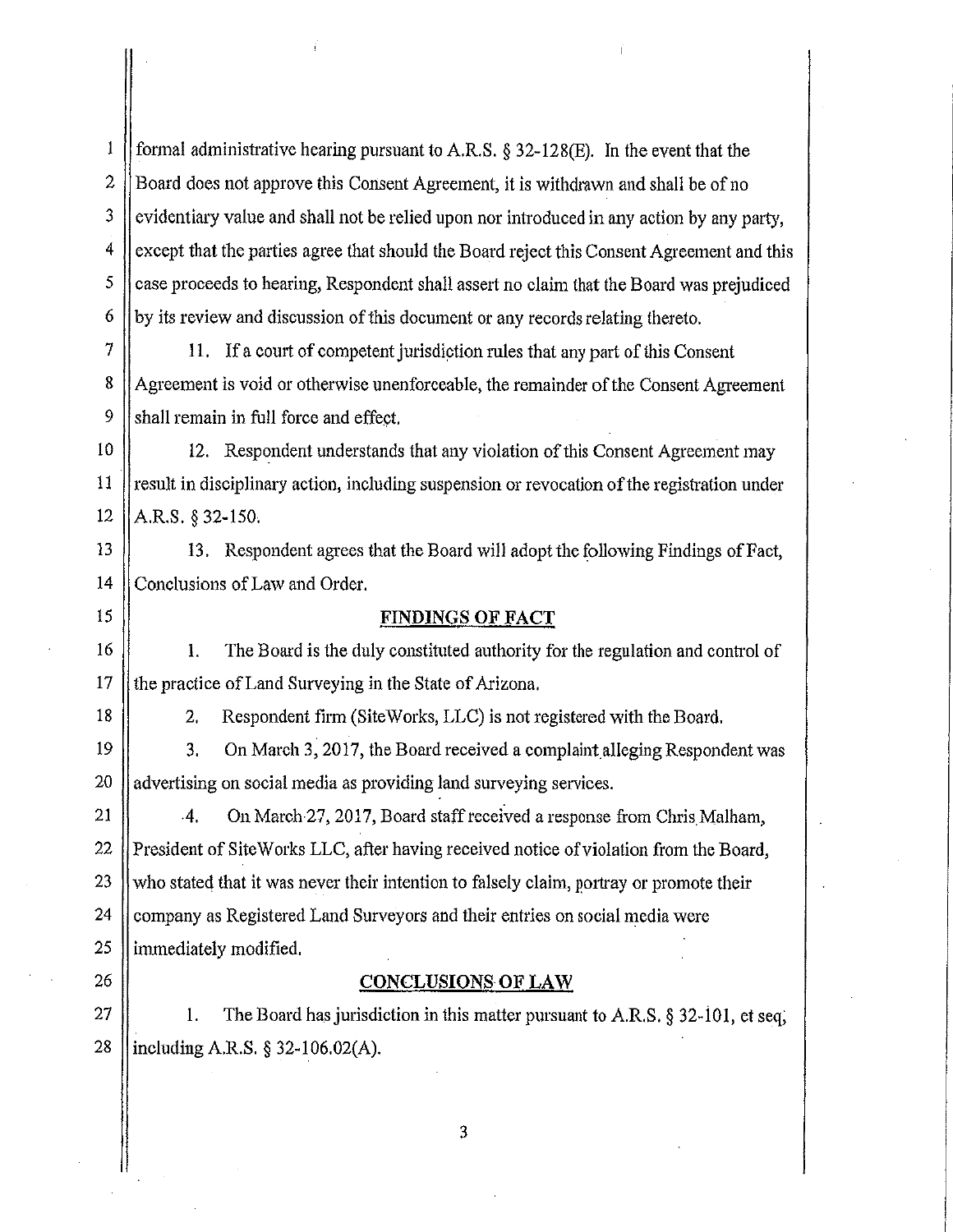2. The conduct alleged in the Findings of Fact, constitutes grounds for discipline pursuant to A.R.S. § 32-141, in that Respondent may have engaged in the practice of a Board regulated profession without firm registration.

## **ORDER**

Based on the foregoing Findings of Fact and Conclusions of Law, the Board issues the following Order:

7 1. ASSURANCE OF DISCONTINUANCE. Respondent, shall not engage in the practice, offer to practice or by any implication hold itself out as qualified to practice Land Surveying as defined by A.R.S. § 32-101(B)(27), and shall not display any card, sign or other device that may indicate to the public that it is a registered Land Surveying firm or is qualified to practice as such in the State of Arizona until such time as the Respondent firm has been granted registration by the Board or is in full compliance with the Board's Statues and Rules.

2. CIVIL PENALTY. Within Ninety (90) days from the effective date of this Consent Agreement, Respondent shall pay a civil penalty of Five Hundred DolJars (\$500.00) to be submitted to the Board by cashier's check or money order made payable to the Arizona State Board of Technical Registration, per the provisions of A.RS. § 32- 106.02(A).

3. COST OF INVESTIGATION. Within Ninety (90) days from the effective date of this Consent Agreement, Respondent shall pay the cost of investigation of this case to the Board inthe amount of Two Hundred Twenty-Five Dollars (\$225.00) by certified check or money order made payable to the State of Arizona Board of Technical Registration, per the provisions of A.R.S. § 32-128(H).

, 4. EFFECTIVE DATE. The effective date of this Consent Agreement is the date the Respondent and Board sign the Consent Agreement. If the dates are different, the effective date is the later of the two dates.

27 28 5. COSTS OF COMPLIANCE. Respondent shall pay all costs associated with complying with this Consent Agreement.

4

26

1

2

3

4

5

6